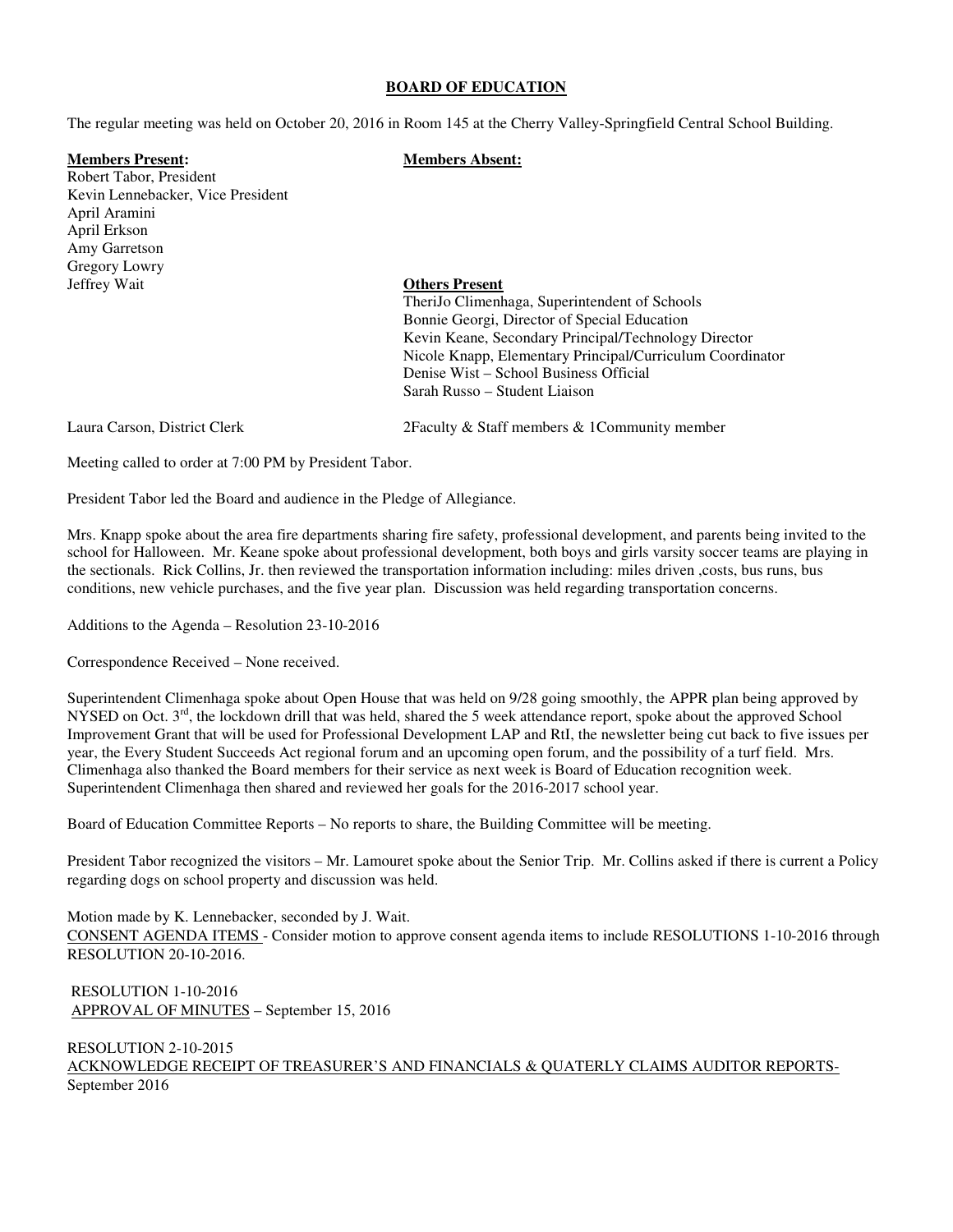The regular meeting was held on October 20, 2016 in Room 145 at the Cherry Valley-Springfield Central School Building.

## RESOLUTION 3-10-2016

RESOLVED, that the Board of Education of the Cherry Valley-Springfield Central School District, upon the recommendation of the Superintendent, does hereby approve the following transfers:

> A2250150 to A2250160 \$20,000 A2810150 to A2810160 \$20,000 A261016 to A2610150 \$7300

## RESOLUTION 4-10-2016

RESOLVED, that the Board of Education of the Cherry Valley-Springfield Central School District, upon the recommendation of the Audit Committee, does hereby accept the audit for fiscal year ending June 30, 2016, conducted by the Bonadio Group.

## RESOLUTION 5-10-2016

RESOLVED, that the Board of Education of the Cherry Valley-Springfield Central School District, does hereby approve the Collaboration Agreement with Opportunities For Otsego, Inc./Head Start for the academic years 2016-17 and 2017-18 as per ATTACHMENT III E.

## RESOLUTION 6-10-2016

RESOLVED, that the Board of Education of the Cherry Valley-Springfield Central School District, does hereby approve the Tax Collectors required adjustments: JGB Properties, LLC – Supreme Court Case Result – 2013-2014 – \$7,539.36 & 2014-2015 - \$5,429.55

## RESOLUTION 7-10-2016

RESOLVED, that the Board of Education of the Cherry Valley-Springfield Central School District, Upon the recommendation of the Superintendent, deems the following roads, if used for transportation of students, would involve unreasonable hazardous conditions at any time per Attachment III G.

## RESOLUTION 8-10-2016

Shall the Board of Education be authorized to purchase one 30 passenger bus, with the total cost not to exceed \$53,000? The source of the funds shall be a tax upon the taxable property of the District to be levied and collected in annual installments in such years and in such amounts as may be determined by the Board of Education, with the special vote to be held on December 15, 2016 from Noon to 8:00 PM.

## RESOLUTION 9-10-2016

RESOLVED, that the Board of Education of the Cherry Valley-Springfield Central School District, upon the recommendation of the Superintendent, does hereby accept the Combining Contract between the Cooperstown Central School District and the Cherry Valley-Springfield Central School District, for Varsity Boys Swimming and Diving athletic competition during the 2016-2017 season.

### RESOLUTION 10-10-2016

RESOLVED, that the Board of Education of the Cherry Valley-Springfield Central School District, upon the recommendation of the Superintendent, does hereby approve a medical/family leave for Jodie Hamm to begin on or about November 7, 2016.

### RESOLUTION 11-10-2016

RESOLVED, that the Board of Education of the Cherry Valley-Springfield Central School District, upon the recommendation of the Superintendent, does hereby appoint Karoline Hoos to a position as a Long-term Substitute Teacher to begin on or about November 7, 2016.

## RESOLUTION 12-10-2016

RESOLVED, that the Board of Education of the Cherry Valley-Springfield Central School District, upon the recommendation of the Superintendent, does hereby appoint Kaitlin Bullinger, who is Initially Certified Literacy (Birth- Grade 6), Students with Disabilities (Grades 1-6) and Childhood Education (Grades 1-6) to a position as an Elementary Reading Teacher for a probationary period beginning October 3, 2016 through October 2, 2020.

### RESOLUTION 13-10-2016

RESOLVED, that the Board of Education of the Cherry Valley-Springfield Central School District, upon the recommendation of the Superintendent, does hereby appoint Denise Croasdaile, who is Permanently Certified Pre-K – Grade 6 and Reading, to a position as an Elementary Teacher for a Probationary period beginning October 3, 2016 through October 2, 2019.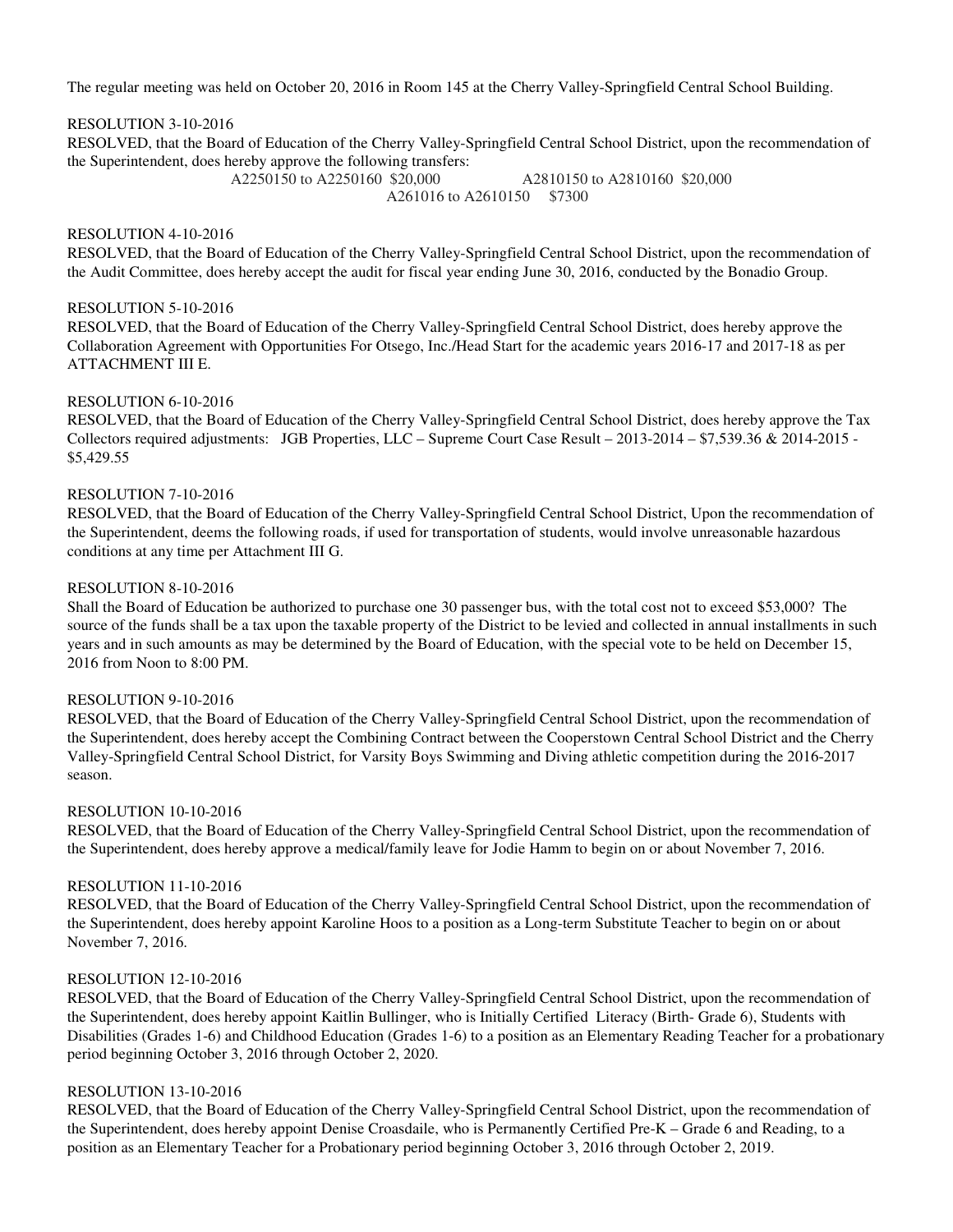The regular meeting was held on October 20, 2016 in Room 145 at the Cherry Valley-Springfield Central School Building.

## RESOLUTION 14-10-2016

RESOLVED, that the Board of Education of the Cherry Valley-Springfield Central School District, upon the recommendation of the Superintendent, does hereby approve the following mentee/mentor pairings for the 2016-2017 school year:

> Sarah Willliams – Rebecca Carter Kathleen Urban – Linda Drugatz Anthony Dangler – Kelly Oram

 Emily Gibson – Brian DeBoyace Kylee Horender – Meagan Coleman Patricia Whelihan – Chelsea Fassett Denise Croasdaile – Colleen Loucks Kaitlin Bullinger – Andrea Stabak Sheryl Kosturock – Charles Strange

# RESOLUTION 15-10-2016

RESOLVED, that the Board of Education of the Cherry Valley-Springfield Central School District, upon the recommendation of the Superintendent, does hereby appoint Chelsea Fassett to a position as the Attendance Officer for the 2016-2017 school year.

## RESOLUTION 16-10-2016

 RESOLVED, that the Board of Education of the Cherry Valley-Springfield Central School District, upon the recommendation of the Superintendent, does hereby appoint the following as Instructional Substitutes for the 2016-2017 school year:

Kathryn Lane Cherry Valley Karen Clements Mohawk

Jemima Rauscher Cooperstown September Amspacher Roseboom

## RESOLUTION 17-10-2016

 RESOLVED, that the Board of Education of the Cherry Valley-Springfield Central School District, upon the recommendation of the Superintendent, does hereby appoint the following as an Instructional Support Staff Substitute for the 2016-2017 school year:

Theresa Fleming Springfield Center Rebecca Brown Roseboom September Amspacher Roseboom Barbara VanSpanje Cherry Valley Michele VanDewerker Cherry Valley

# RESOLUTION 18-10-2016

RESOLVED, that the Board of Education of the Cherry Valley-Springfield Central School District, upon the recommendation of the Superintendent does hereby appoint the following as a Substitute Activity Leader for the After School Program for the 2016- 2017 school year: Melissa Jaquay

## RESOLUTION 19-10-2016

 RESOLVED, that the Board of Education of the Cherry Valley-Springfield Central School District, upon the recommendation of the Superintendent, does hereby approve the following Extra-curricular appointments for the 2016-2017 school year:

Varsity Girls Basketball – Jennifer Moore Varsity Boys Basketball – Terry Brant

JV Girls Basketball – Carol McGovern JV Boys Basketball – Raymond Freer

Modified Boys Basketball – Michael Fassett

Cheerleading – Chelsea Fassett and Cecilia Hill

After School Study and Detention – Joshua Blair and Blaise Drugatz

Clock/Timekeeper for Basketball– Robert Whiteman, Sr., Robert Whiteman, Jr. & Richard Whiteman

## RESOLUTION 20-10-2016

 RESOLVED, that the Board of Education of the Cherry Valley-Springfield Central School District, upon the recommendation of the Superintendent, does hereby approve the following as volunteers for the 2016- 2017 school year:

 Katie Krause Tina Leentjes Karen Whiteman Ernest Whiteman Kathryn Lane Kim Gustafson Erin Redden J. Brandon Redden Jacklyn Blair Tonya Lighthall Kassandra Laymon

Motion carried unanimously.

Motion made by K. Lennebacker, seconded by A. Erkson.

RESOLUTION 21-10-2016

RESOLVED, that the Board of Education of the Cherry Valley-Springfield Central School District, does hereby accept a donation form the Cherry Valley-Springfield Endowment Foundation for Educational Excellence, Inc. in the amount of \$1727 and is to be used for an author visit for the Elementary students. Motion carried unanimously.